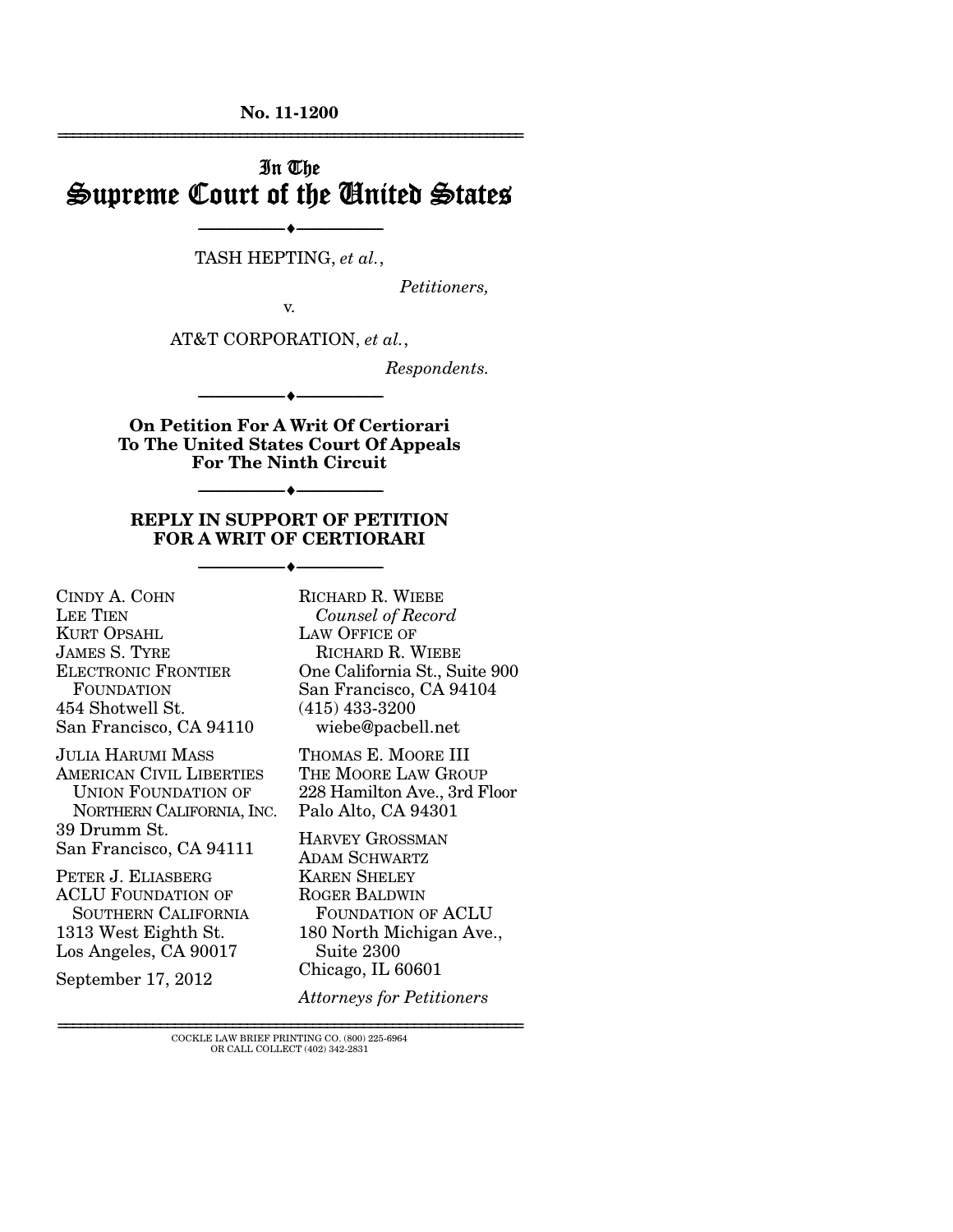i

## TABLE OF CONTENTS

Page

| $\mathbf{I}$ . | Respondents Mischaracterize Section 802 2     |     |
|----------------|-----------------------------------------------|-----|
|                | II. Respondents' Failed Statutory Analogies 5 |     |
|                | III. Respondents' Other Points Lack Merit 9   |     |
|                |                                               |     |
|                |                                               | -13 |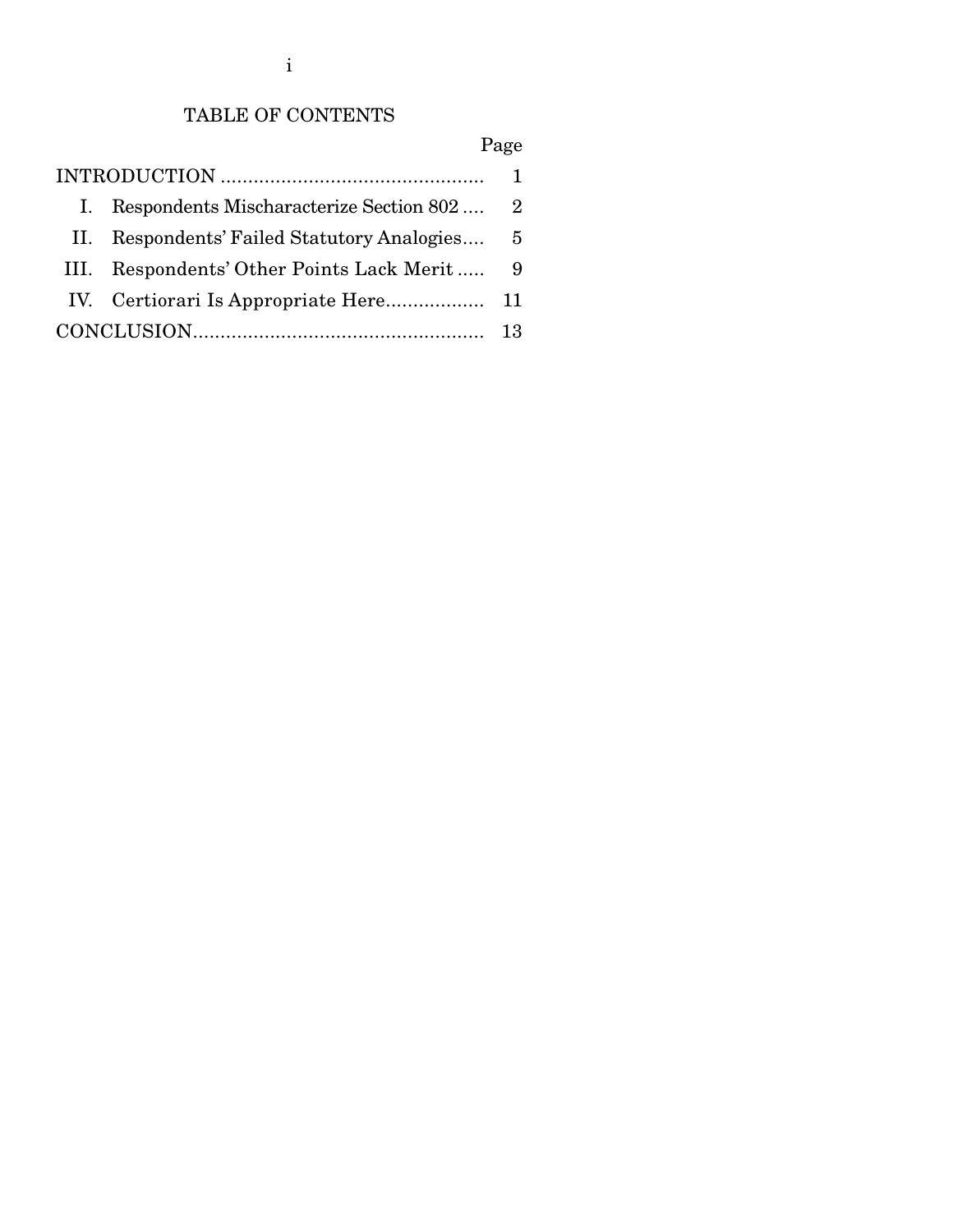## TABLE OF AUTHORITIES

# Page

# CASES

| Al-Haramain v. Obama, 2012 U.S. App. LEXIS                                                       |
|--------------------------------------------------------------------------------------------------|
| Astoria Federal Savings & Loan Ass'n v.                                                          |
|                                                                                                  |
| Chicago & Southern Air Lines, Inc. v. Water-                                                     |
| Clinton v. City of New York, 524 U.S. 417<br>$(1998) \dots 1998$                                 |
| Dames & Moore v. Regan, 453 U.S. 654 (1981)7                                                     |
| Department of Navy v. Egan, 484 U.S. 518                                                         |
| General Dynamics Corp. v. United States, ____                                                    |
|                                                                                                  |
| J. W. Hampton, Jr. & Co. v. United States, 276                                                   |
| Jama v. Immigration & Customs Enforcement,                                                       |
| Jones v. United States, 137 U.S. 202 (1890)6                                                     |
| Loving v. United States, 517 U.S. 748 (1996)5, 6, 7                                              |
| Marshall Field & Co. v. Clark, 143 U.S. 649                                                      |
| National Federation of Independent Business v.<br>Sebelius, __ U.S. __, 132 S.Ct. 2566 (2012) 14 |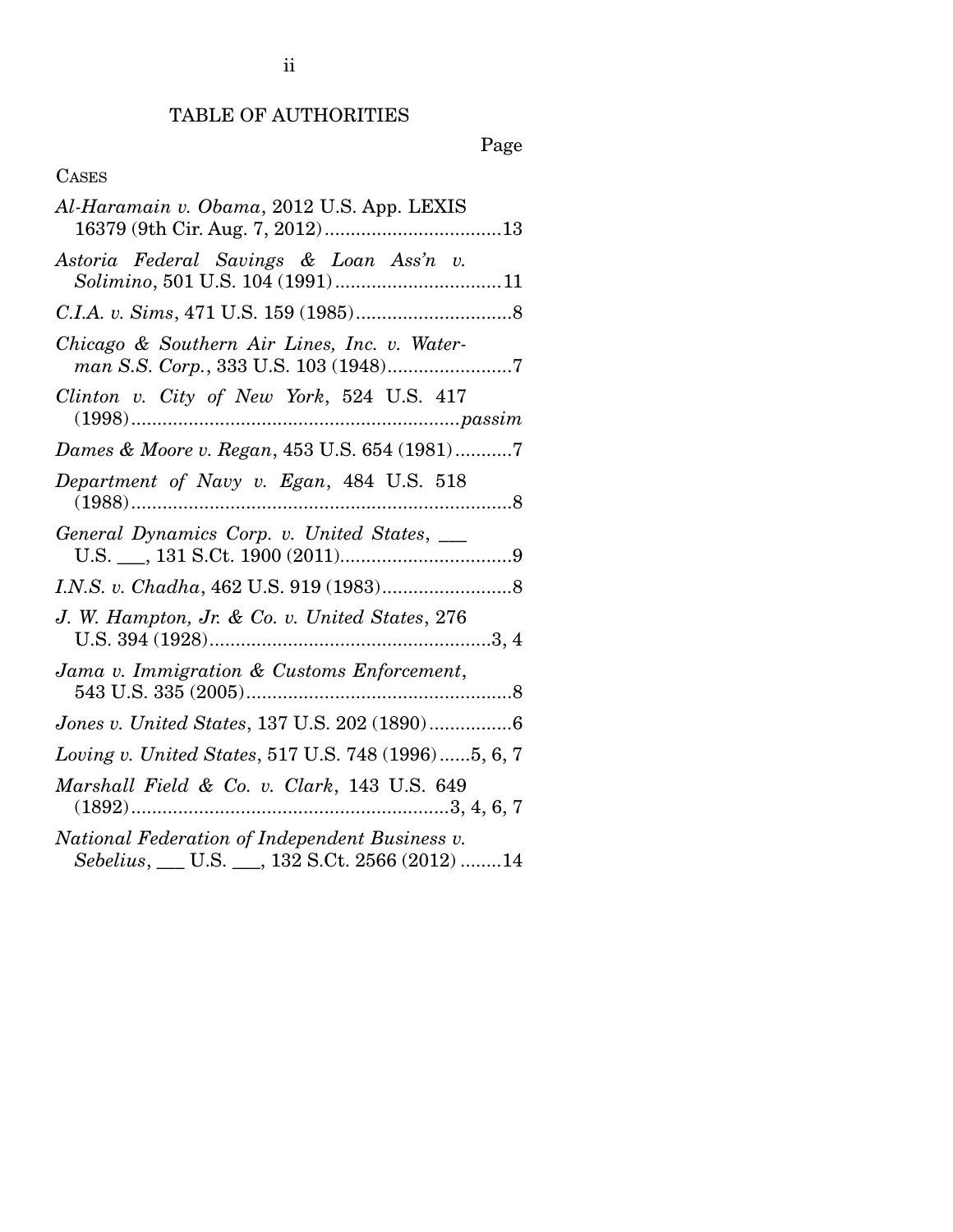### TABLE OF AUTHORITIES – Continued

| Page                                                   |
|--------------------------------------------------------|
| Owens v. Republic of the Sudan, 531 F.3d 884           |
| Republic of Iraq v. Beaty, 556 U.S. 848 (2009)6        |
| Robertson v. Seattle Audubon Society, 503 U.S.         |
| Touby v. United States, 500 U.S. 160 (1991) 5, 6       |
| United States v. Armstrong, 517 U.S. 456               |
| United States v. Curtiss-Wright Export Corp.,          |
| Whitman v. American Trucking Ass'ns, 531               |
| <i>Yakus v. United States, 321 U.S. 414 (1944)5, 6</i> |

### CONSTITUTIONAL PROVISIONS

### **STATUTES**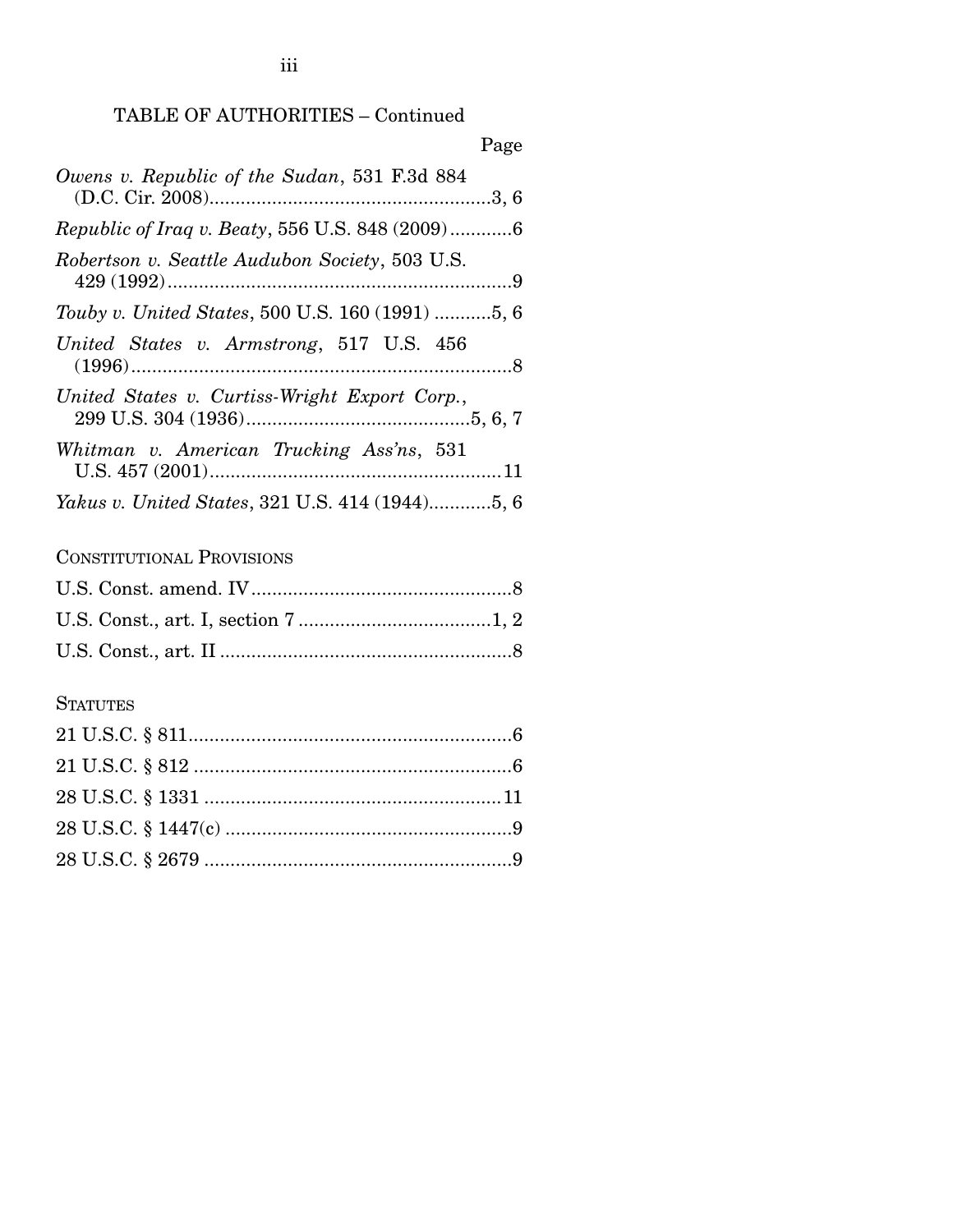TABLE OF AUTHORITIES – Continued

Page

- 50 U.S.C. § 1885a, section 802 of the Foreign Intelligence Surveillance Act ("FISA") ........... *passim*
- 50 U.S.C. § 1885a(c), section 802(c) of FISA ............. 10
- 50 U.S.C. § 1885a(d), section 802(d) of FISA ............ 10
- 50 U.S.C. § 1885a(g), section 802(g) of FISA ............... 9

iv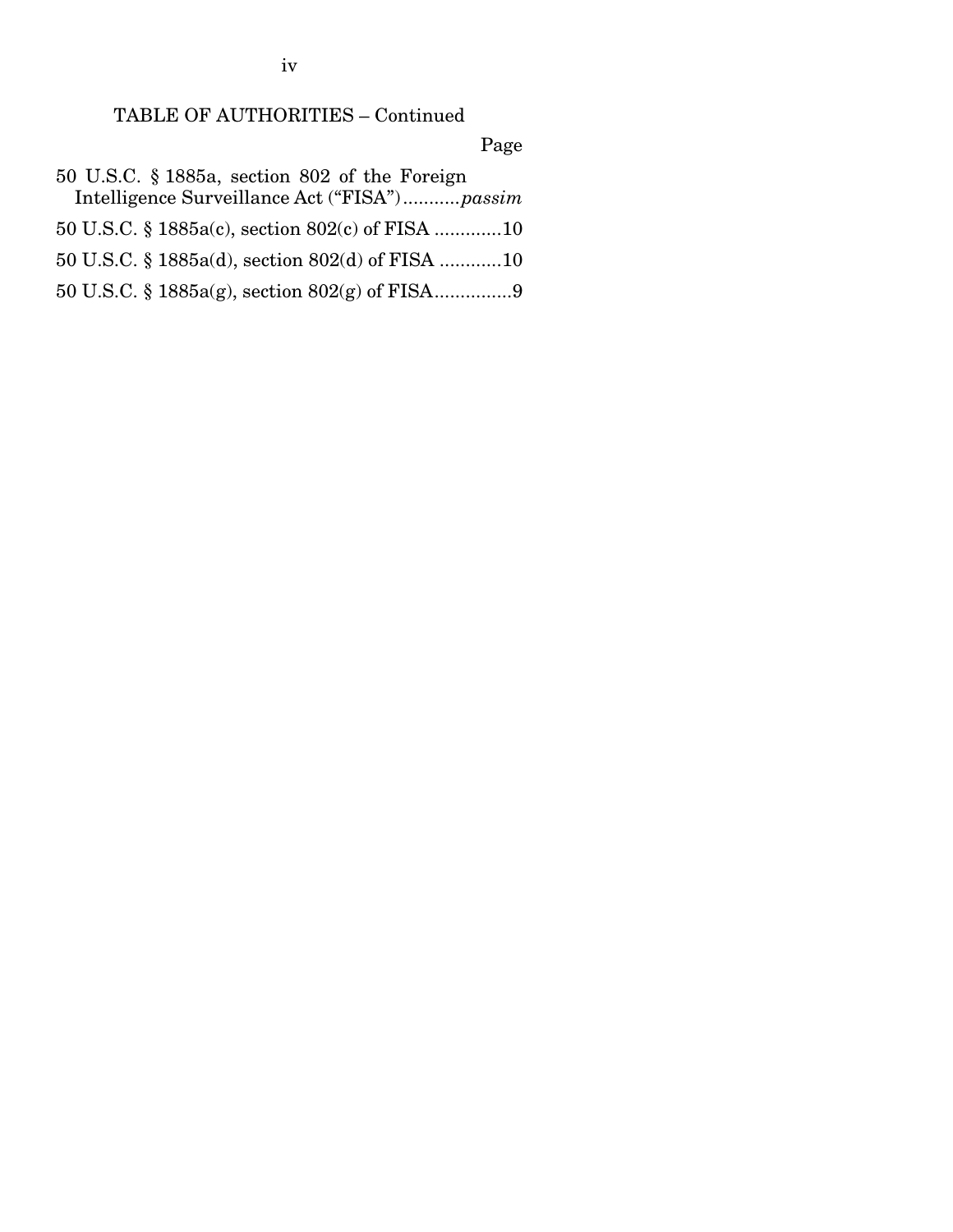#### **INTRODUCTION**

 As the petition explains, there has never been another statute like section 802 of the Foreign Intelligence Surveillance Act (50 U.S.C. § 1885a). What makes section 802 unprecedented, and unconstitutional, is the unbounded power Congress gave the Attorney General to negate existing federal and state law and thereby abolish plaintiffs' causes of action.

 Article I, section 7 of the Constitution prohibits Congress from abdicating this power. And, because Congress supplied no intelligible principle limiting the Attorney General's discretion in choosing whether to file a certification, section 802 also violates the nondelegation doctrine.

 Respondents do not defend the actual powers that Congress has given to the Attorney General. Instead, they mischaracterize the statute as one in which Congress mandated that petitioners' lawsuits be dismissed, in which the Attorney General must file a certification whenever he determines that one of the conditions in section  $802(a)(1)$  through  $(a)(5)$ exists, and in which the Attorney General plays only a ministerial role in tendering evidence to the court. They then embark on a fruitless search for analogous statutes. What they fail to do is overcome the conflict between the powers section 802 grants the Attorney General and the limits imposed by Article I, section 7 and the nondelegation doctrine.

 In enacting section 802, Congress simply went too far in granting its own powers to the Attorney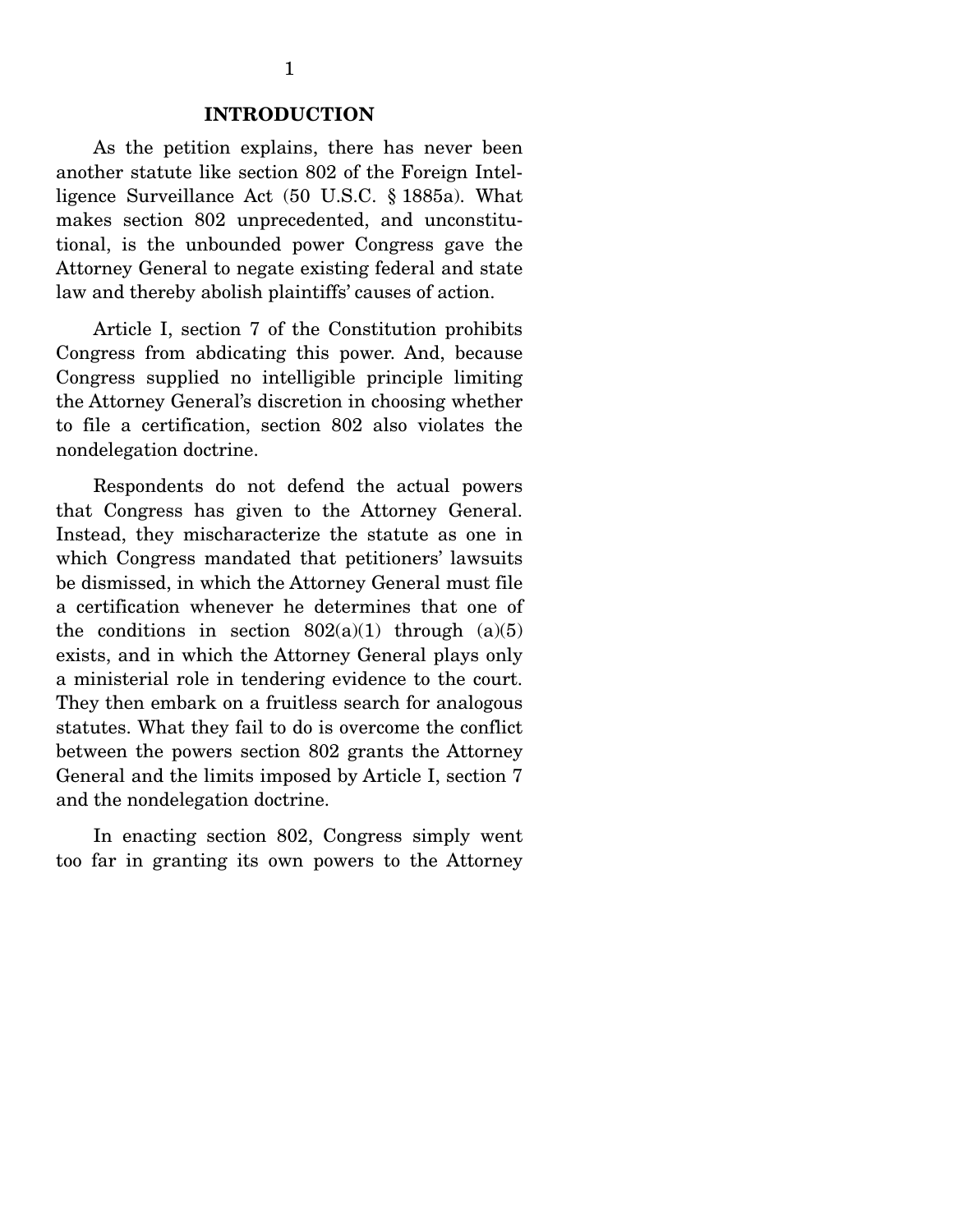General – both in allowing him to nullify existing law and in providing no intelligible principle to allow Congress, the courts, and the public to determine whether Congress' will was being obeyed. Not just petitioners but all Americans deserve, as the Constitution requires, to have their laws written by Congress.

### **I. Respondents Mischaracterize Section 802**

 As *Clinton* teaches, the functional reality of section 802 is what matters in an Article I, section 7 analysis. *Clinton v. New York*, 524 U.S. 417, 441, 444 (1998). The functional reality of section 802 is that the Attorney General gets to choose whether petitioners' claims are decided by applying preexisting state and federal law or the quite different legal standards and procedures of section 802. If the Attorney General so chooses, he nullifies federal causes of action, preempts state-law causes of action, and ousts federal and state courts of jurisdiction over constitutional claims – all quintessentially legislative actions.

 Respondents mischaracterize section 802 as a decision by Congress to abolish petitioners' causes of action: "Congress...determined that it was not in the national interest for these or similar cases to proceed." Carriers' Br. 1. "[A]llow this case to end as Congress directed." *Id*. at 28. Congress determined the "circumstances in which civil actions...may not be maintained and should be dismissed." Govt. Br. 14. Congress made the "fundamental policy judgment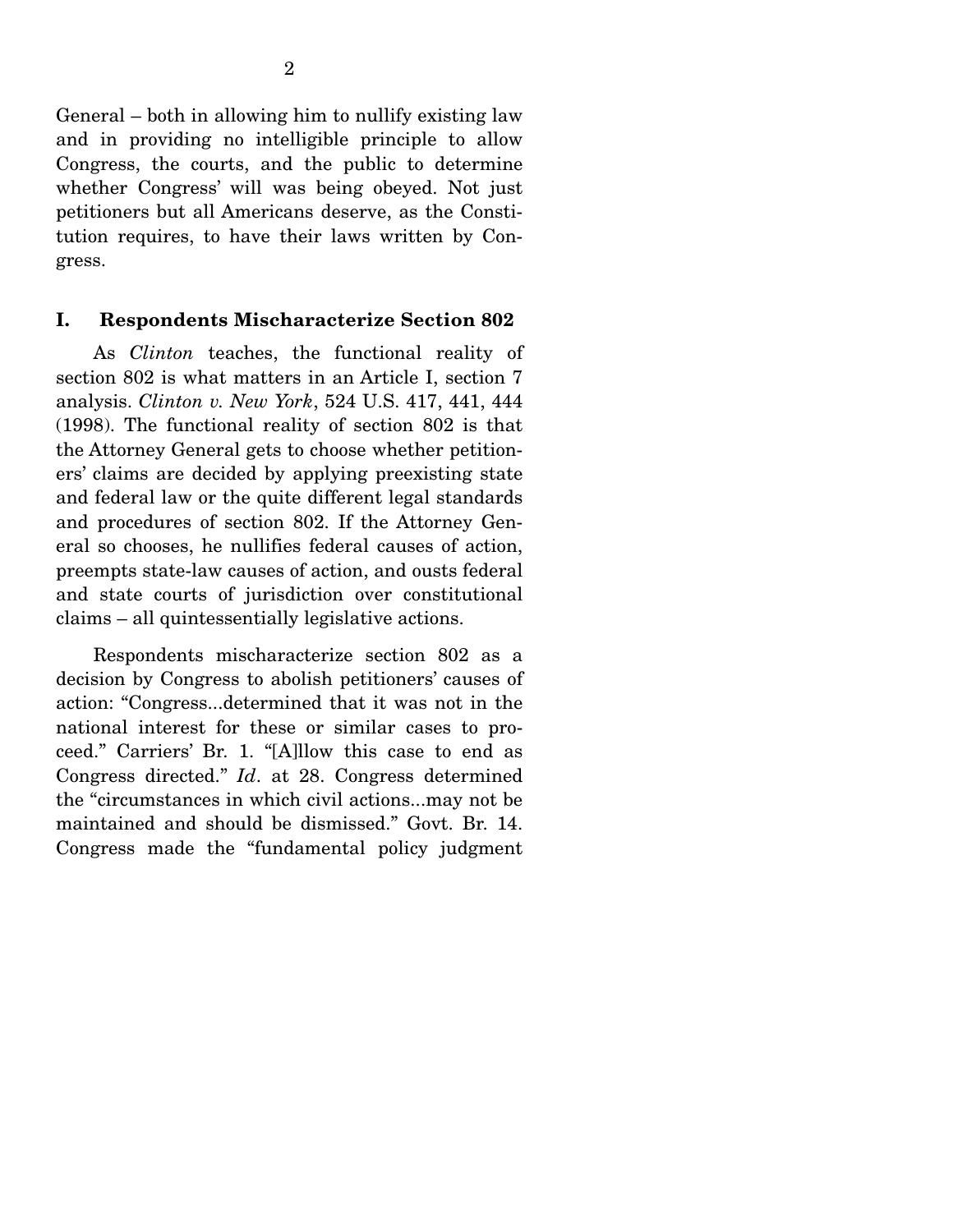that burdensome litigation should not proceed against persons for allegedly assisting the intelligence community." *Id*. at 24.

 Congress, of course, did not make the decision to terminate petitioners' lawsuits. The simplest proof is that, had the Attorney General decided not to file certifications here and instead let these lawsuits go forward, he would have been in complete compliance with section 802.

 Respondents further mischaracterize section 802 as an Executive-factfinding-with-a-mandatoryconsequence statute like the ones at issue in *Marshall Field & Co. v. Clark*, 143 U.S. 649 (1892); *J. W. Hampton, Jr. & Co. v. United States*, 276 U.S. 394 (1928); and *Owens v. Republic of the Sudan*, 531 F.3d 884, 891-92 (D.C. Cir. 2008). *See* Pet. 32. Under those statutes, "when the President determined that the contingency had arisen, he had a *duty*" to perform the act specified by Congress. *Clinton*, 524 U.S. at 443 (emphasis added); *accord*, *Hampton*, 276 U.S. at 411 (in *Field*, "[the President] was the mere agent of the law-making department to ascertain and declare the event upon which its expressed will was to take effect"). Once the Executive has found the specified fact, the consequences are mandatory. *Clinton*, 524 U.S. at 445 & n.39. Here, even if the Attorney General finds that one or more of the facts set forth in section  $802(a)(1)$  through  $(a)(5)$  exist, there is no mandatory consequence. It is he, and not Congress,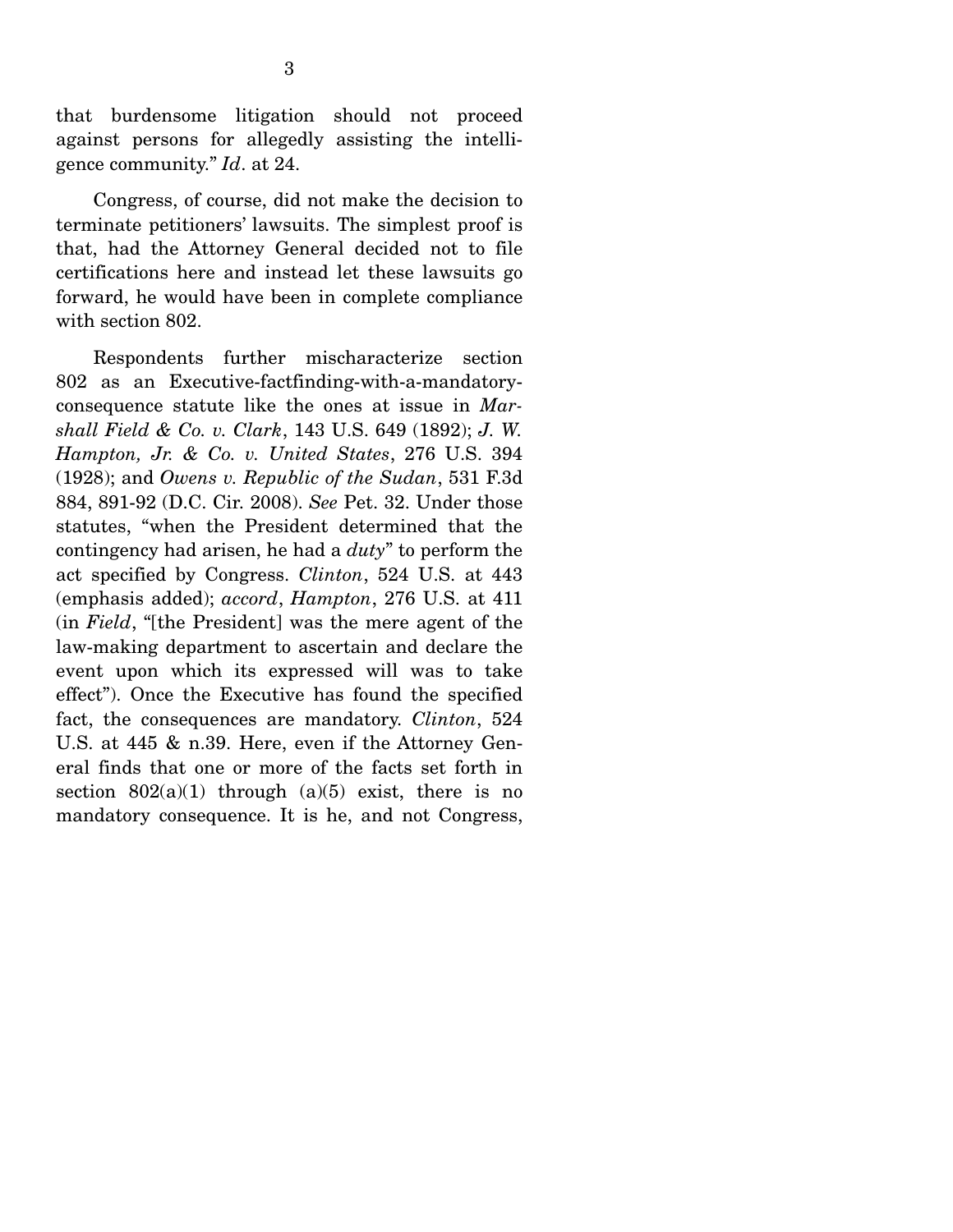that determines whether the existence of those facts has any consequence at all. $^{\rm 1}$ 

 The government attempts to evade the issue by artful misdirection, stating that "Congress itself has specified what certifications will trigger the dismissal of certain civil actions." Govt. Br. 18. True – but irrelevant. What matters is that, unlike *Field* and *Hampton*, Congress has not specified any circumstances under which the Attorney General must file a certification or any principle for him to use in choosing whether to file a certification, only the consequences if he does choose to file a certification. In choosing whether or not to file a certification he does his own will – not Congress'. In these lawsuits, once he "determined that the contingency had arisen" (*Clinton*, 524 U.S. at 443), he had no duty to do anything.

 It is not correct that "[t]he Attorney General is limited to gathering specified facts and certifying them to a court." Govt. Br. 24. Under section 802, the very act of filing a certification changes the legal standard applied to those facts. Facts which would otherwise be legally irrelevant, such as those set forth

<sup>&</sup>lt;sup>1</sup> The government misdescribes the petition in asserting "petitioners err in maintaining (Pet. 32) that Congress cannot incorporate a factual determination by the Executive if Congress has not affirmatively 'require(d) the Executive to perform factfinding.'" Govt. Br. 17. The partially-quoted sentence from the petition says that Congress "can require the Executive to perform fact-finding" – not that Congress must do so.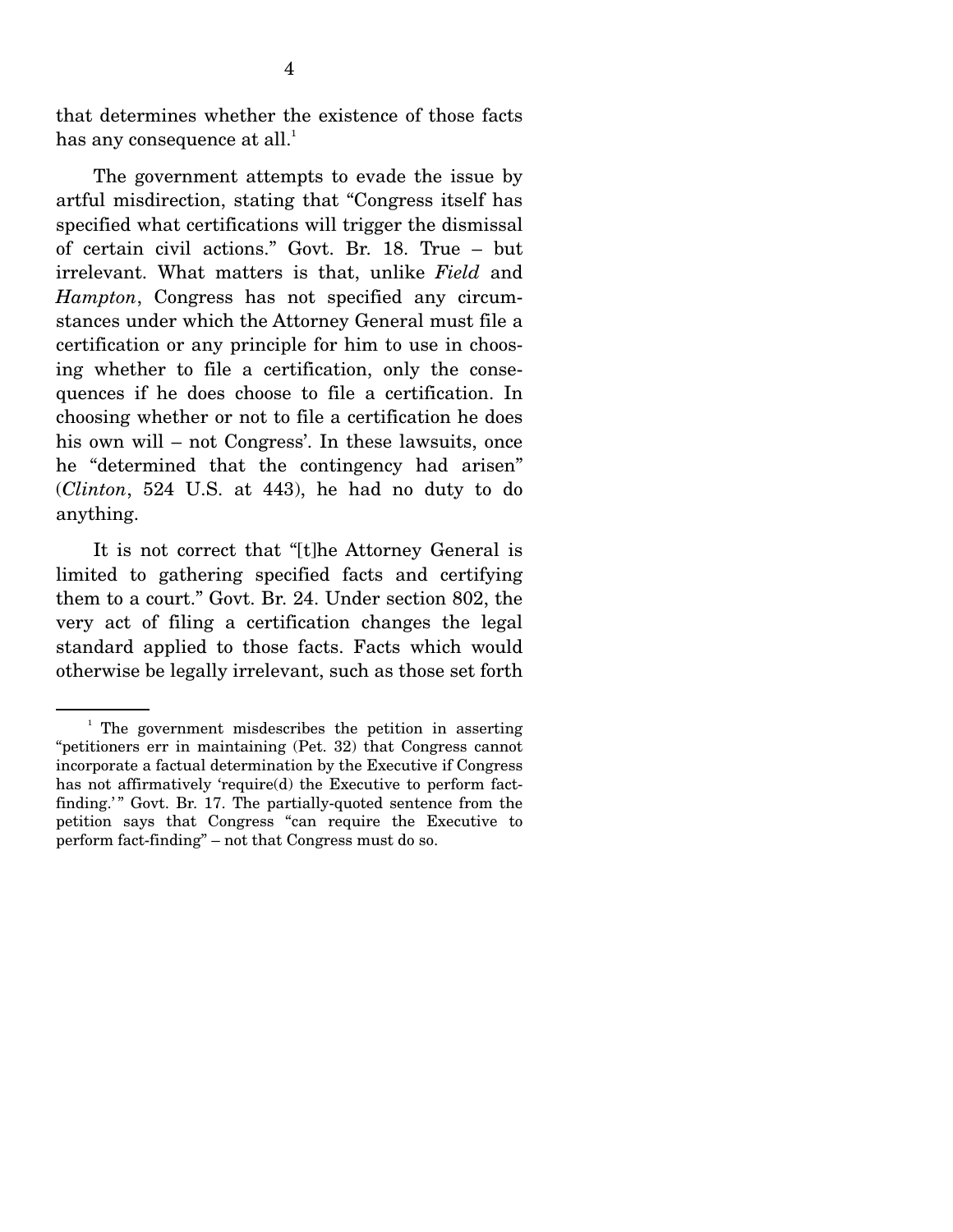in section  $802(a)(4)$ , when couched within a certification instead result in dismissal. He determines not only the facts, but whether they should have any  $consequence.<sup>2</sup>$ 

### **II. Respondents' Failed Statutory Analogies**

 Respondents' attempted analogies to other statutes also fail. The statutes in *Loving*, *Touby*, *Yakus*, and *Curtiss-Wright* raise no *Clinton* issue because the Executive's action did not negate existing legislative decisions. *Loving v. United States*, 517 U.S. 748 (1996); *Touby v. United States*, 500 U.S. 160 (1991); *Yakus v. United States*, 321 U.S. 414 (1944); *United States v. Curtiss-Wright Export Corp.*, 299 U.S. 304 (1936). Unlike section 802, those statutes delegated to the Executive the power to act on a matter that Congress had not acted upon, and, thus, the Executive's action did not negate any contrary statutory provision. None is a statute in which, as in section 802, Congress has created one rule governing the matter and has given the Executive the power to undo its rule and substitute a different one. Moreover, none of those statutes authorized the Executive to preempt state law, block adjudication of constitutional claims, or abolish existing causes of action.

<sup>&</sup>lt;sup>2</sup> The carriers erroneously assert that "petitioners have challenged § 802 only on its face." Carriers' Br. 11. Petitioners challenge the constitutionality of section 802 as it has been applied to them, not as it might be applied to some other person.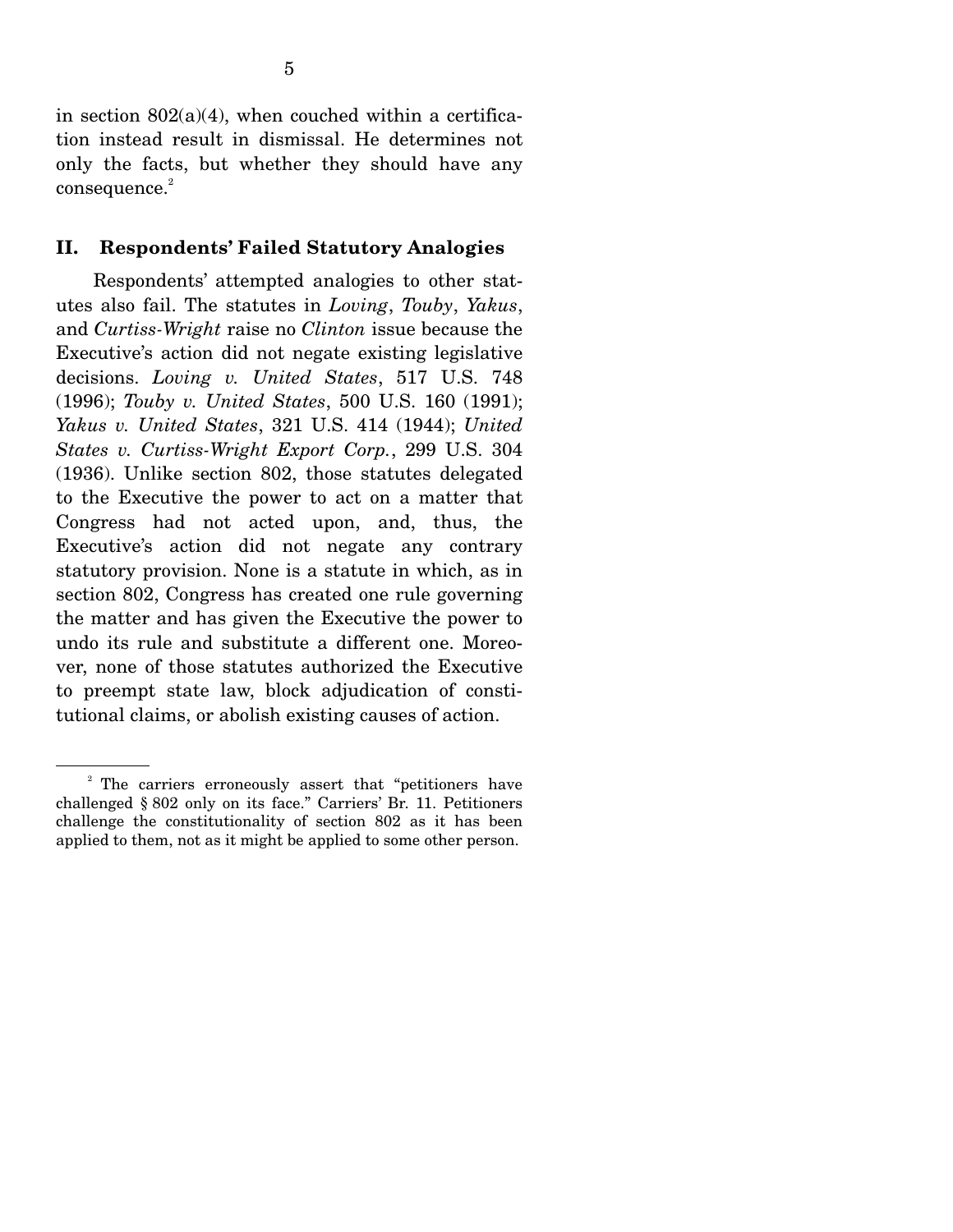In *Loving*, Congress authorized the President to define in the first instance capital sentencing aggravating factors for military crimes committed by service members; nothing the President did nullified any legal standard previously established by Congress. *Loving*, 517 U.S. at 770-71. The statute in *Touby* permitted the Attorney General temporarily to add a drug to the schedule of controlled substances; it did not permit him to remove a drug that Congress had previously put there. 21 U.S.C. §§ 811, 812; *Touby*, 500 U.S. at 166-67. Likewise in *Yakus*, Congress authorized the Executive to set maximum prices for various commodities; Congress had not itself set any prices, so none of the Executive's prices nullified different prices Congress had previously set. 321 U.S. at 423-25. By contrast, the Attorney General's section 802 certification nullifies statutory causes of action Congress previously created.

 In addition, section 802 is outside the Executive's foreign affairs or military command powers because it allows the Attorney General to negate claims arising from unlawful domestic electronic surveillance. Decisions addressing foreign affairs or military command powers are thus irrelevant. These include *Loving, Field, Owens,* and *Curtiss-Wright*, as well as *Republic of Iraq v. Beaty*, 556 U.S. 848, 856-57 (2009), and *Jones v. United States*, 137 U.S. 202, 212 (1890) (exercise of foreign affairs power to acquire overseas territory presented nonjusticiable political question). *Beaty*, moreover, is additionally within the *sui generis* field of foreign sovereign immunity. Pet. 26-27.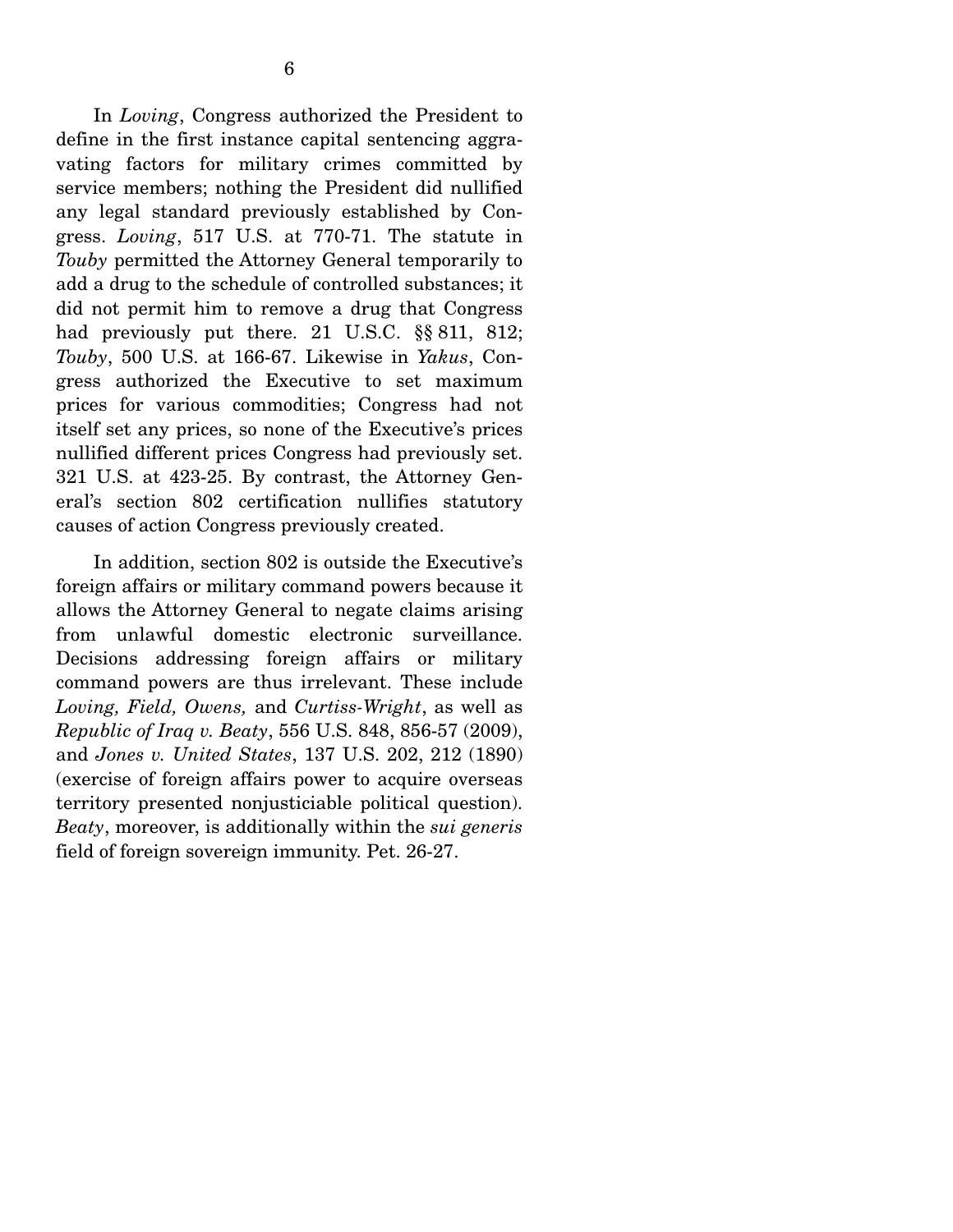No doubt "[t]he President...possesses in his own right certain powers conferred by the Constitution on him as Commander-in-Chief and as the Nation's organ in foreign affairs." *Chicago & Southern Air Lines, Inc. v. Waterman S.S. Corp.*, 333 U.S. 103, 109 (1948); *accord*, *Clinton*, 524 U.S. at 445 (distinguishing *Field*); *Curtiss-Wright*, 299 U.S. at 320. But the foreign affairs power extends only to statutes dealing with "the powers of *external* sovereignty." Curtiss-*Wright*, 299 U.S. at 318 (emphasis added). Illegal domestic surveillance is not a matter of external sovereignty.

 The military command power is likewise circumscribed. The President's Commander-in-Chief powers give him " 'independent authority' " (*Loving*, 517 U.S. at 772) over the command of military forces, not authority to conduct domestic surveillance.

 Section 802 falls outside the narrow exception allowing greater latitude in delegation for statutes exercising foreign affairs or military command powers. The President and the Attorney General have no independent authority "already assigned...by express terms of the Constitution" (*Loving*, 517 U.S. at 772) to abolish accrued causes of action between private domestic citizens, to conduct warrantless domestic

<sup>3</sup> *Dames & Moore v. Regan*, 453 U.S. 654, 688 (1981), has no bearing here. The President's action requiring claimants against Iran to arbitrate rather than litigate was taken under his inherent foreign affairs power, not pursuant to any statutory delegation.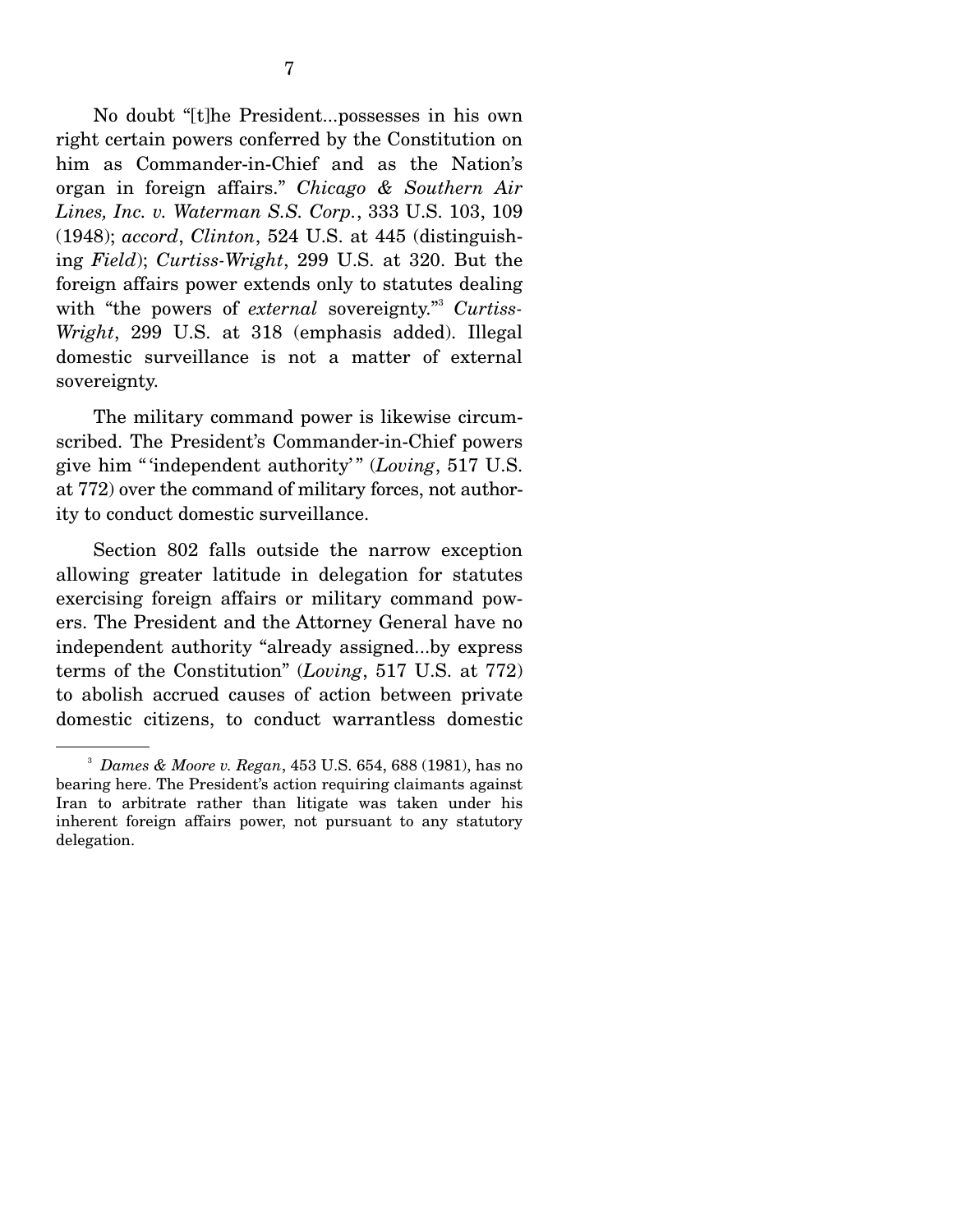surveillance of ordinary Americans outside the bounds of Fourth Amendment and statutory limits, to negate federal law regulating domestic surveillance, to preempt state law, or to preclude any court from hearing constitutional claims.

 Respondents proceed on the false assumption that the Executive has inherent constitutional authority under Article II to conduct the untargeted, suspicionless seizure of the domestic electronic communications of millions of Americans at issue here, even in defiance of FISA and other statutory and constitutional limitations. The Executive has no such inherent, free-ranging constitutional power, and section 802 cannot be defended on that basis. Pet. 38. The decisions in *Department of Navy v. Egan*, 484 U.S. 518, 527 (1988), and *C.I.A. v. Sims*, 471 U.S. 159, 167 (1985), address only the President's Commanderin-Chief and statutory powers to refuse to disclose classified information possessed by the Executive Branch – a nondisclosure power not implicated in section 802 and not at issue here.

 Section 802 is also not an instance of enforcement discretion, another inherent Executive power under Article II. Pet. 26; *United States v. Armstrong*, 517 U.S. 456, 464 (1996). The Attorney General's suspension of deportation in *I.N.S. v. Chadha*, 462 U.S. 919, 923-25 (1983), was not only an instance of enforcement discretion but also an exercise of the inherent foreign affairs power. *Jama v. Immigration & Customs Enforcement*, 543 U.S. 335, 348 (2005).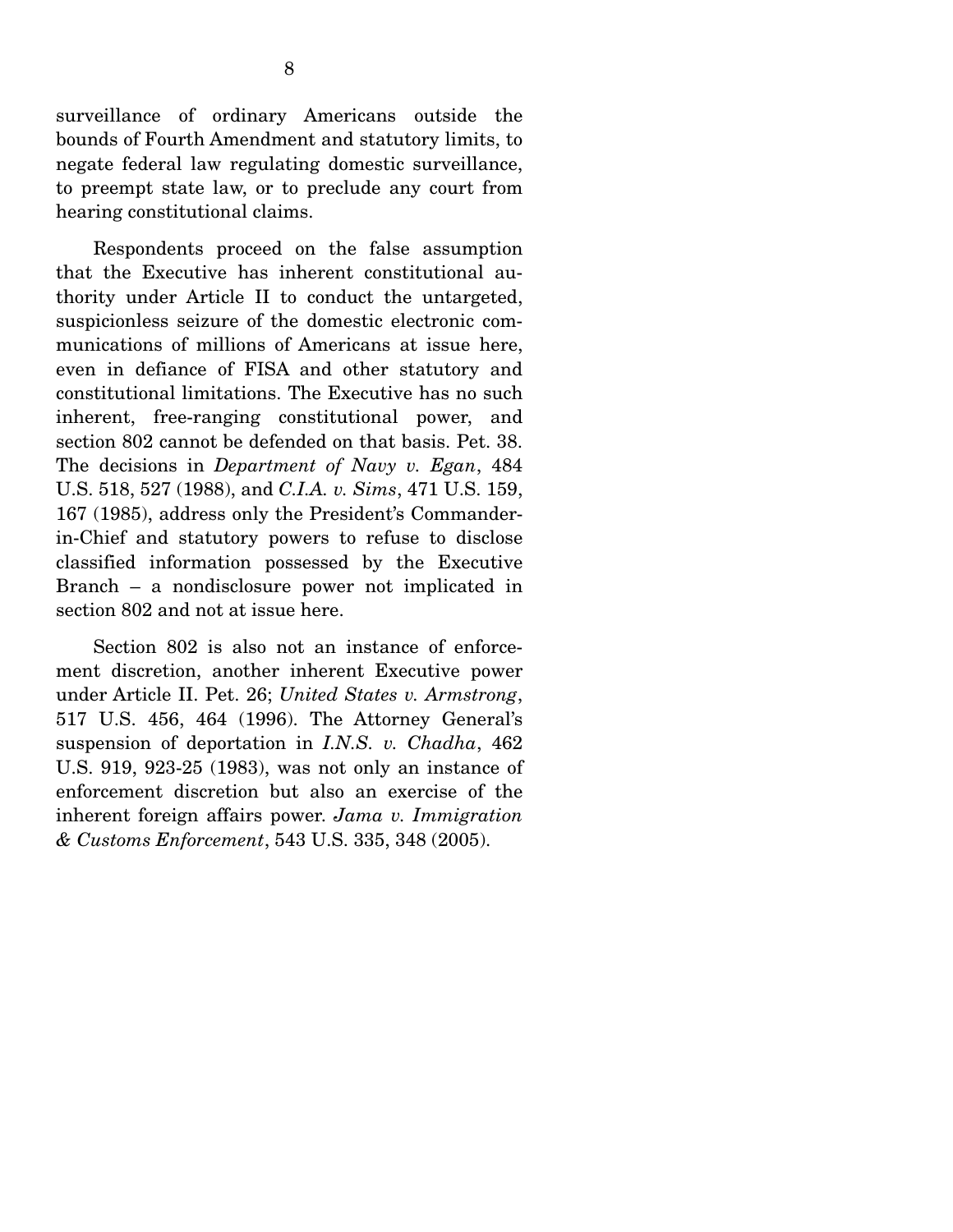Finally, respondents continue to raise the Westfall Act, although it is nothing like section 802. An Attorney General certification under subsection (d) of the Westfall Act (28 U.S.C. § 2679) accomplishes only a substitution of the government for the employee and is not a grant of immunity – the cause of action against the employee is already dead because Congress unconditionally killed it in subsection (b), just as it unconditionally killed the claims in *Robertson v. Seattle Audubon Society*, 503 U.S. 429 (1992). Pet. 24- 26, 31-32.

#### **III. Respondents' Other Points Lack Merit**

 The government erroneously contends that the Attorney General's certification destroying both federal and state court jurisdiction over petitioners' lawsuits is permissible because Congress authorized removal of such lawsuits in section 802(g) (50 U.S.C. § 1885a(g)). Govt. Br. 13. But removal only transfers a lawsuit; it was the *post*-removal certification that destroyed state court jurisdiction. Ordinarily, if a federal court loses jurisdiction over a removed case it must remand it. 28 U.S.C. § 1447(c). In any event, none of petitioners' lawsuits was removed pursuant to section  $802(g)$ .

 The carriers erroneously equate a section 802 certification with the state secrets privilege. Carriers' Br. 21. But the state secrets privilege is an "evidentiary rule<sup>[]</sup>: The privileged information is excluded and the trial goes on without it." *General Dynamics*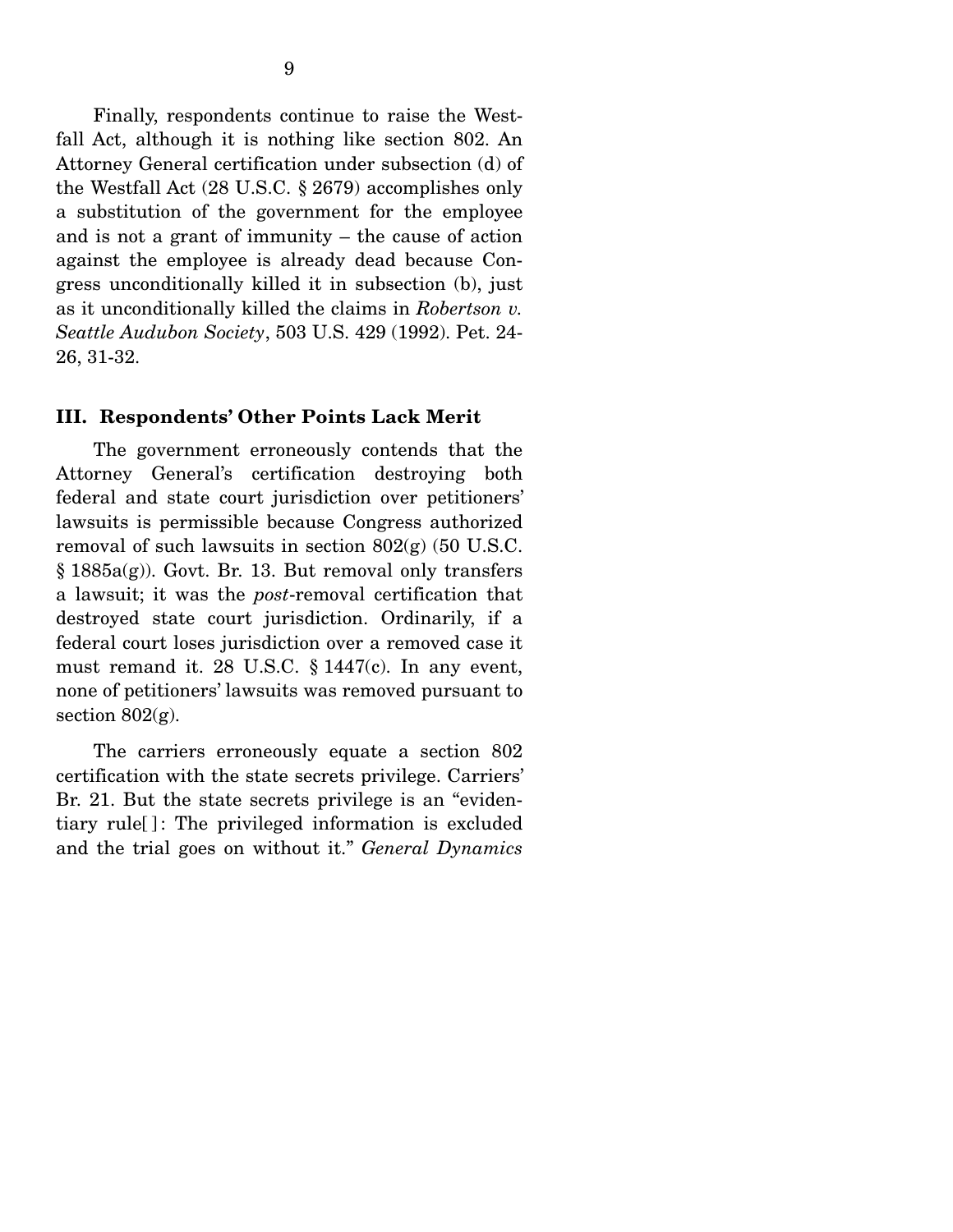*Corp. v. United States*, \_\_\_ U.S. \_\_\_, 131 S.Ct. 1900, 1906 (2011).

 The carriers argue about whether only a statute may preempt state law or whether a properly promulgated federal regulation can also have preemptive effect. Carriers' Br. 22 & n.15. The point is irrelevant. The Attorney General's certification was not the promulgation of a federal regulation, and certainly was not the product of a rulemaking proceeding.

 The "intelligible principle" the court of appeals invented – "protecting intelligence gathering and national security information" (Pet. App. 39) – is not stated in the statute or in the legislative history. The government argues it is supported by the procedural protections sections 802(c) and 802(d) (50 U.S.C. §§ 1885a(c), 1885a(d)) provide to preserve the secrecy of certifications filed under section 802. Govt. Br. 21- 22. This argument lacks logic; the fact that Congress wished to protect the secrecy of certifications *after* the Attorney General chooses to file them provides no intelligible principle for deciding *whether or not* to file a certification.

 The government also argues (Govt. Br. 21) that the meaning of an ambiguous phrase in the statutory text can be fleshed out using tools of statutory construction – a point made by petitioners, Pet. 36 – but it points to *no* text in section 802, ambiguous or otherwise, on which to hang the court of appeals' extra-statutory intelligible principle. It is not petitioners (Govt. Br. 20) but this Court that requires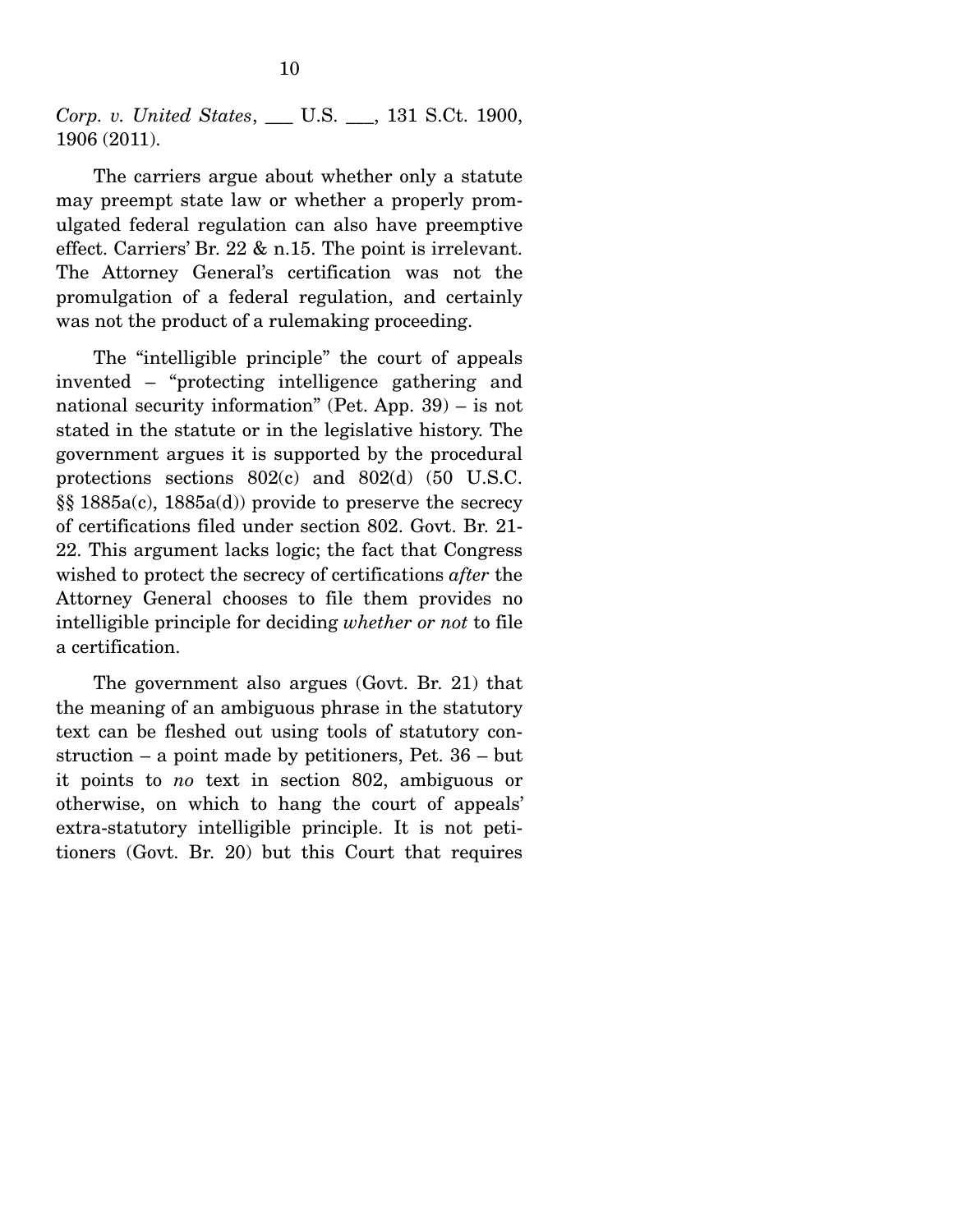that "*Congress*," and not the Executive or the courts, "must 'lay down *by legislative act* an intelligible principle.'" Whitman v. American Trucking Ass'ns, 531 U.S. 457, 472 (2001) (emphasis original).

 The carriers suggest erroneously that in *Clinton* the President's cancellation changed the words of the statutes at issue rather than depriving those words of any legal effect. Carriers' Br. 13. The carriers are mistaken. Pet. 21-23.

 The carriers argue that the existence of traditional common-law affirmative defenses validates the Attorney General's discretionary power under section 802 to destroy federal and state court jurisdiction over constitutional claims. Carriers' Br. 23-24. But these are "background...common-law adjudicatory principles" that Congress impliedly incorporated into 28 U.S.C. § 1331's grant of jurisdiction. *Astoria Federal Savings & Loan Ass'n v. Solimino*, 501 U.S. 104, 108 (1991). More fundamentally, these defenses are under the control of legislatures and courts and are non-jurisdictional. The Executive has no power to turn them on and off at will, as it can with section 802.

### **IV. Certiorari Is Appropriate Here**

 As explained in the Petition, the court of appeals' decision is in stark conflict with the Court's decision in *Clinton* and its nondelegation doctrine precedents.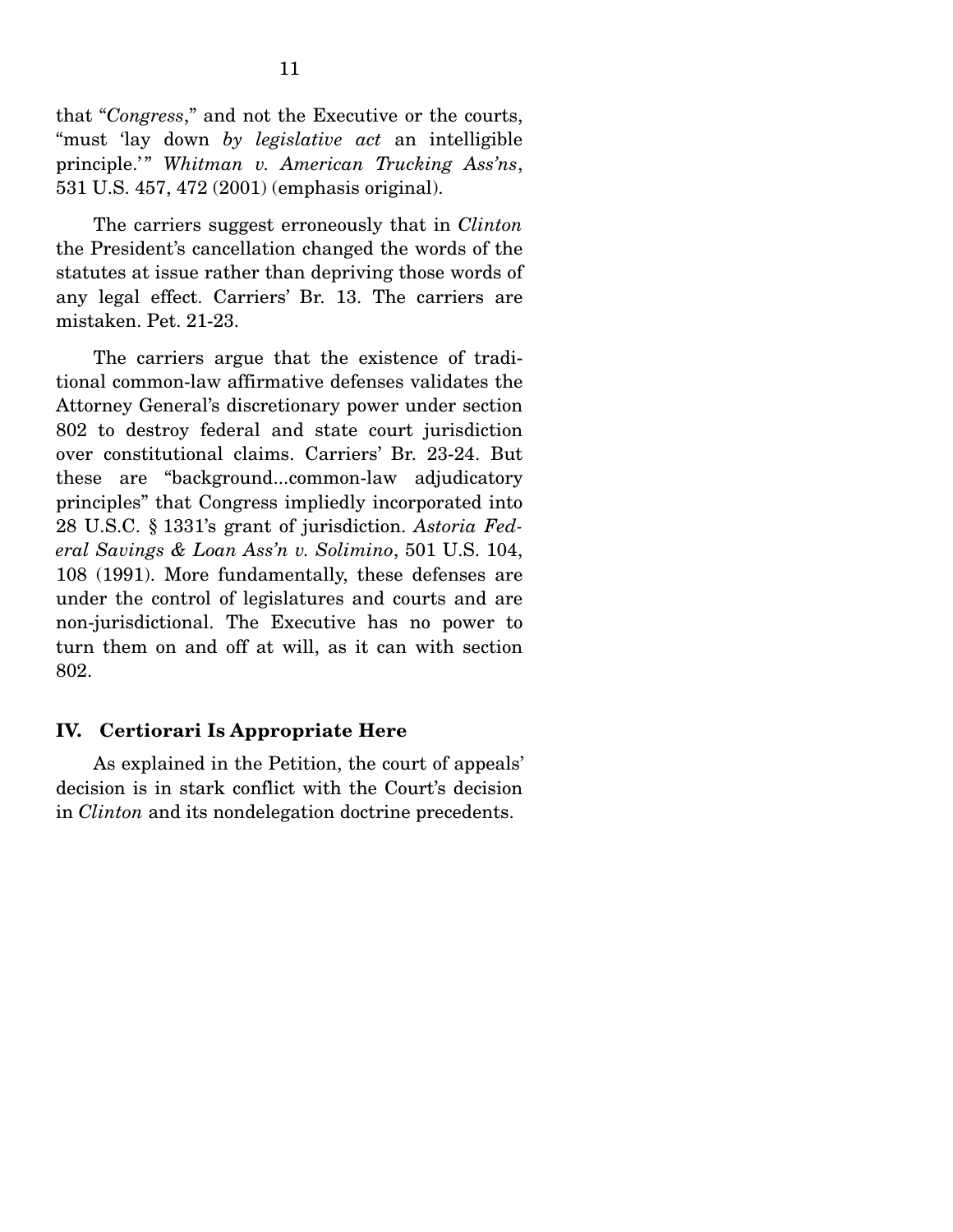Respondents do not contest the Court's unique and indispensible role in policing the boundaries between the Branches and confining each to the proper limits of its constitutional authority. They do not contest that to fulfill this duty the Court frequently grants certiorari even in the absence of a split of authority in the lower courts, given the importance of the task and the reality that separationof-powers violations often occur under circumstances, like those here, that make it unlikely that multiple courts of appeals will have the opportunity to consider the issue. *See* Pet. 9-13. They do not contest that, because all cases arising out of the so-called President's Surveillance Program were consolidated in a single district court and because the statute of limitations has run, there is no possibility of cases challenging that program giving rise to a circuit split and this is the Court's only opportunity to address the application of section 802 to lawsuits contesting that program.

 Instead, the government seeks to trivialize the invasion of petitioners' rights and the Executivesanctioned law-breaking that caused it, dismissively describing it as being limited to "less than five and one-half years." Govt. Br. 11. It argues that only if history repeats itself and the Executive in the future again enlists the carriers in a scheme of massive unlawful surveillance will it be the time to resolve the constitutionality of section 802. The Executive's desire to evade this Court's oversight is discreditable.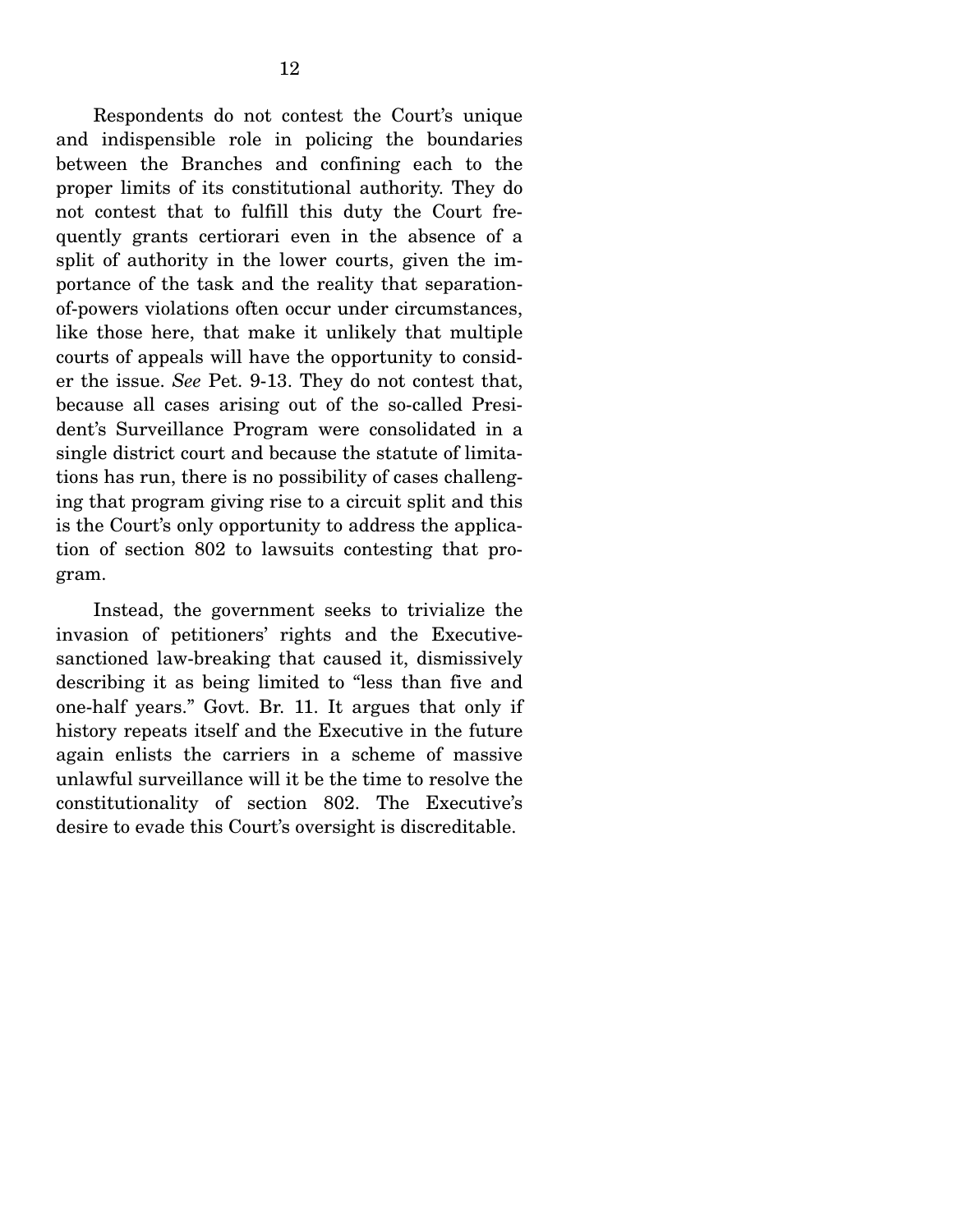The government also contends petitioners' lawsuits are "poor vehicle[s]" precisely because they are ones in which the Attorney General exercised his unconstitutional authority and filed certifications. Govt. Br. 16-17. This makes no sense, for a case in which the Attorney General did *not* file a certification would be no vehicle at all – there would be no injury to the plaintiff from the non-invocation of section 802 and thus no standing.

 Respondents' argument that petitioners may seek relief against the government and its officials rings hollow. The same Ninth Circuit panel that decided petitioners' appeal recently held that sovereign immunity bars FISA claims against the government. *Al-Haramain v. Obama*, 2012 U.S. App. LEXIS 16379 (9th Cir. Aug. 7, 2012). Claims against government officials likewise are subject to immunity defenses. Many of the petitioners have never brought such claims and would confront statutes of limitation defenses as well. In any event, whether petitioners possess claims against other nonparties is irrelevant to whether section 802 is a constitutional means for extinguishing their claims against the carriers.

### **CONCLUSION**

 Separation of powers cases like this one address the fundamental structural question of how our Republic is to be governed, a question only this Court can answer: "[T]he Framers considered structural protections of freedom the most important ones, for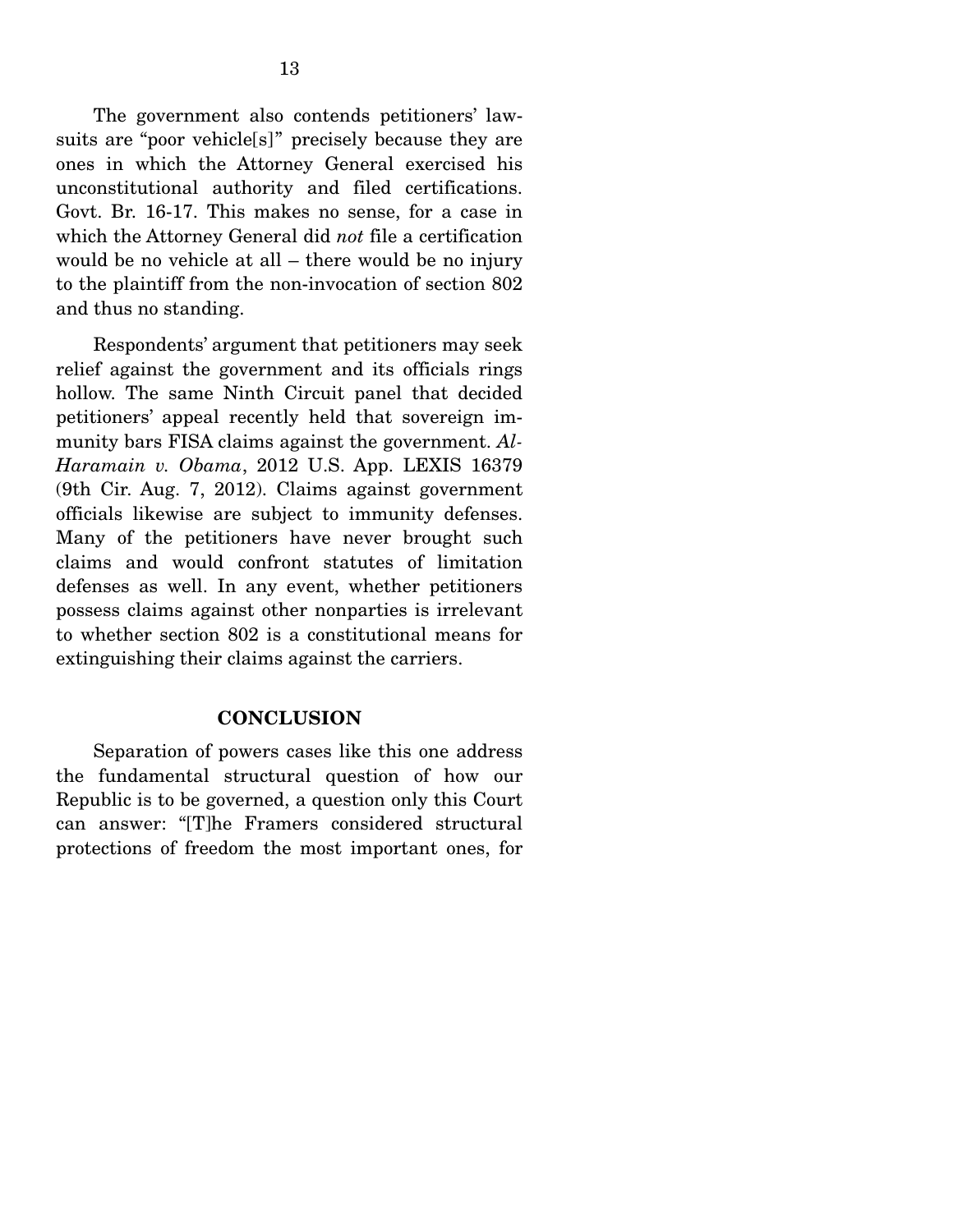which reason they alone were embodied in the original Constitution and not left to later amendment. The fragmentation of power produced by the structure of our Government is central to liberty, and when we destroy it, we place liberty at peril." *National Federation of Independent Business v. Sebelius*, \_\_\_ U.S. \_\_\_, 132 S.Ct. 2566, 2676-77 (2012) (dissenting opinion of Scalia, Kennedy, Thomas & Alito, JJ.).

 The petition for a writ of certiorari should be granted.

Respectfully submitted,

RICHARD R. WIEBE  *Counsel of Record* LAW OFFICE OF RICHARD R. WIEBE One California St., Suite 900 San Francisco, CA 94104 (415) 433-3200 wiebe@pacbell.net

CINDY A. COHN LEE TIEN KURT OPSAHL JAMES S. TYRE ELECTRONIC FRONTIER FOUNDATION 454 Shotwell St. San Francisco, CA 94110

THOMAS E. MOORE III THE MOORE LAW GROUP 228 Hamilton Ave., 3rd Floor Palo Alto, CA 94301